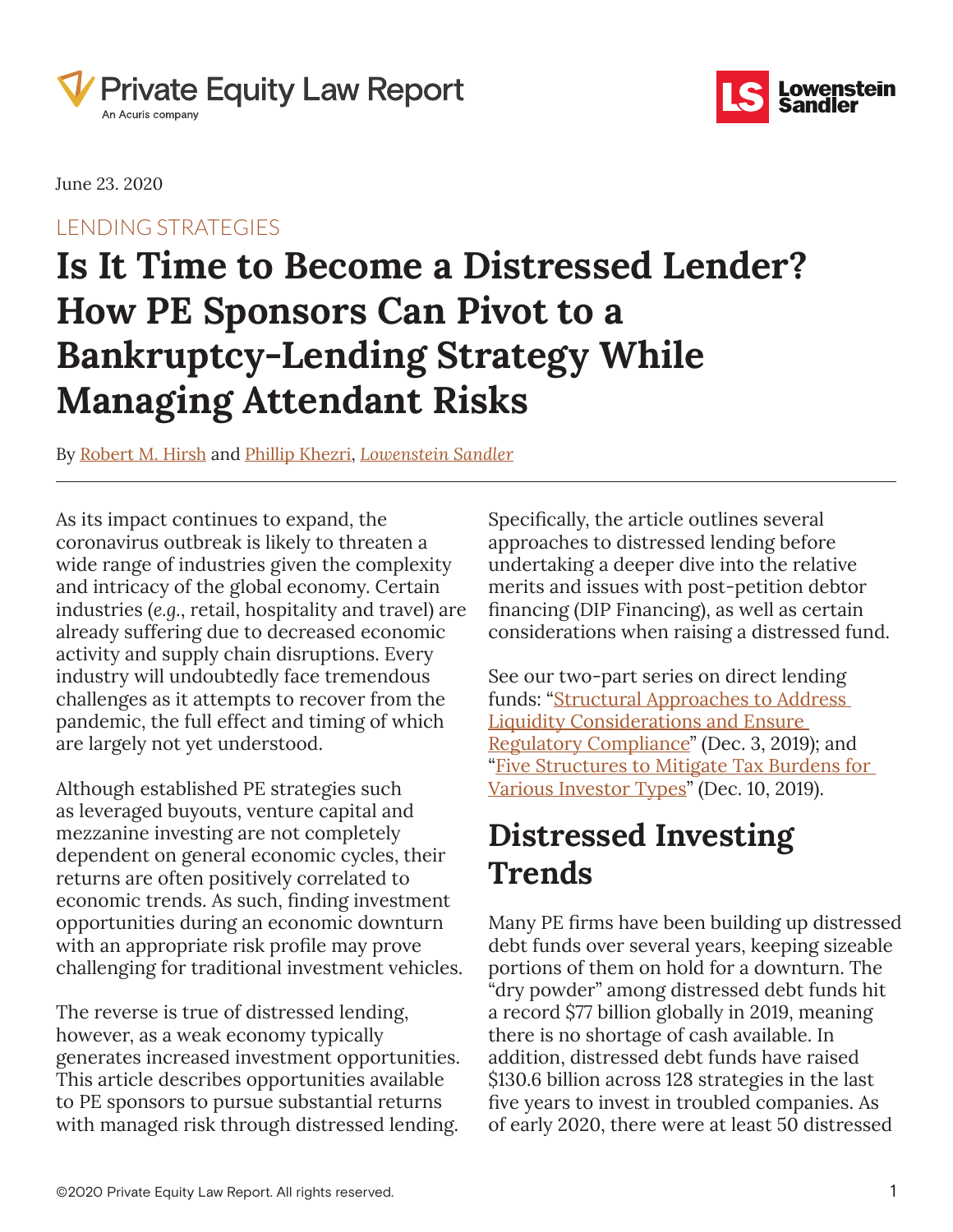



funds in the market that were collectively looking to raise a total of \$34.8 billion.

The number of funds also continues to grow as sponsors seize opportunities introduced by the current economic conditions. General Atlantic announced its intention to team up with credit investor Tripp Smith to launch a nearly \$5‑billion fund to provide financing to companies hit by the coronavirus pandemic. J.P. Morgan Asset Management also launched its first-ever special situations fund in November 2019, raising just over \$1 billion to invest in stressed, distressed and eventdriven situations across North American and European private and public credit markets.

For more on PE industry trends, see "JPM [Report Identifies Opportunities for PE, Private](https://www.pelawreport.com/6730441/jpm-report-identifies-opportunities-for-pe-private-credit-and-other-alternative-investments.thtml)  [Credit and Other Alternative Investments](https://www.pelawreport.com/6730441/jpm-report-identifies-opportunities-for-pe-private-credit-and-other-alternative-investments.thtml)" (May 5, 2020); and "**Significant PE Growth in 2019** [and an Evolved 2020 Approach to ESG and](https://www.pelawreport.com/6620121/significant-pe-growth-in-2019-and-an-evolved-2020-approach-to-esg-and-technology-among-others.thtml)  [Technology, Among Others"](https://www.pelawreport.com/6620121/significant-pe-growth-in-2019-and-an-evolved-2020-approach-to-esg-and-technology-among-others.thtml) (Apr. 14, 2020).

# **DIP Financing Versus Other Distressed Lending Strategies**

There are three main ways of investing in distressed debt:

- secured lending;
- buying debt on the secondary market; and
- DIP Financing.

### **Secured Lending**

The most direct way of investing in a distressed company is via secured lending, which involves providing capital in exchange for liens on a company's assets. Companies receiving the

loans are usually overleveraged and otherwise unable to raise capital, with the terms of the secured loans commensurate with the risk assumed.

Lenders typically protect their interests in by including contain control provisions – such as covenants and prepayment penalty provisions – in the secured lending agreements. Those provisions provide the lender with control over the company and deter involvement from other investors, both before and after any potential bankruptcy filing.

There is risk, however, if a lender fails to properly record its lien and the company files for bankruptcy. In that case, the lender will likely face potential challenges as to the validity of the liens. In addition, a prepetition lender that attempts to "shore up" any defective recordings on the eve of a bankruptcy filing could face "preference risk" under Section 547 of the U.S. Bankruptcy Code (Code). That provision allows a debtor-in-possession to recover any transfer of interests of the debtor in the 90 days before a bankruptcy filing. Secured lenders also face potential liability based on theories of fraudulent conveyance, both under state law and the Code.

See "[Credit Fund Specialist Discusses Trends](https://www.pelawreport.com/2677361/credit-fund-specialist-discusses-trends-in-fund-formation-and-the-credit-fund-space.thtml)  [in Fund Formation and the Credit Fund Space](https://www.pelawreport.com/2677361/credit-fund-specialist-discusses-trends-in-fund-formation-and-the-credit-fund-space.thtml)" (Aug. 23, 2018).

### **Buying Debt on the Secondary Market**

Another option for sponsors to consider is buying distressed debt on the secondary market. There is usually an oversupply of distressed debt during economic downturns, which enables many investors to purchase distressed debt below par. The fundamental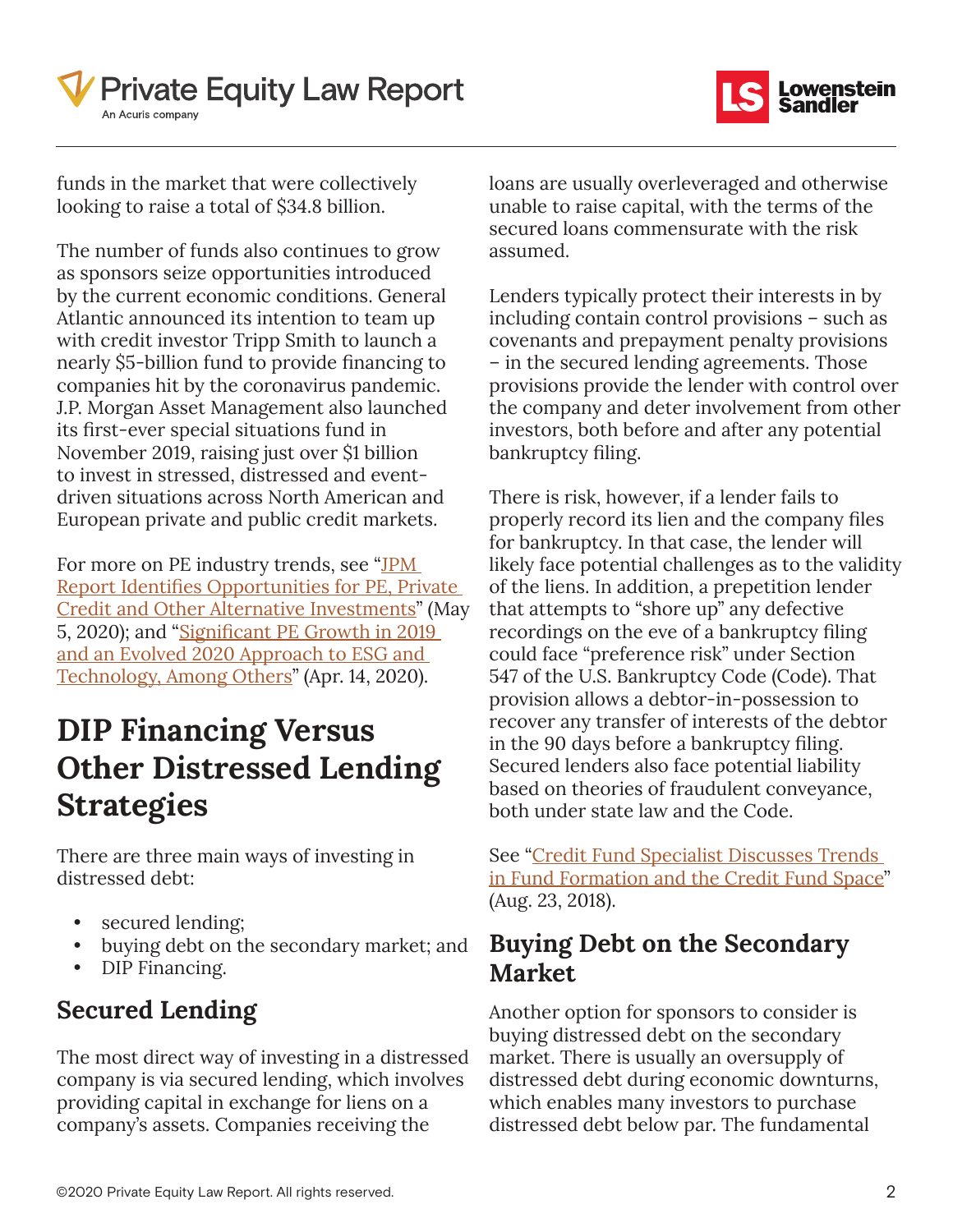



premise is the same as when an investor lends directly: accumulate a company's debt to gain negotiating leverage and influence management decisions about restructuring options.

The risks of buying debt on the secondary market are similar to those faced by direct lending – namely the potential attack on the validity of liens. As such, it is critical that an investor conduct appropriate due diligence before purchasing secured debt.

See ["A Practical Guide to the Mechanics](https://www.pelawreport.com/6167726/a-practical-guide-to-the-mechanics-of-a-secondary-transaction-and-attendant-considerations.thtml)  [of a Secondary Transaction and Attendant](https://www.pelawreport.com/6167726/a-practical-guide-to-the-mechanics-of-a-secondary-transaction-and-attendant-considerations.thtml)  [Considerations](https://www.pelawreport.com/6167726/a-practical-guide-to-the-mechanics-of-a-secondary-transaction-and-attendant-considerations.thtml)" (Mar. 3, 2020); and "[Current](https://www.pelawreport.com/4104321/current-trends-in-the-pe-secondary-market-and-key-differences-between-europe-and-the-u-s-.thtml)  [Trends in the PE Secondary Market and Key](https://www.pelawreport.com/4104321/current-trends-in-the-pe-secondary-market-and-key-differences-between-europe-and-the-u-s-.thtml)  [Differences Between Europe and the U.S.](https://www.pelawreport.com/4104321/current-trends-in-the-pe-secondary-market-and-key-differences-between-europe-and-the-u-s-.thtml)" (Oct. 22, 2019).

### **DIP Financing**

#### **Purpose and Process**

Lack of liquidity is a main driver of bankruptcy filings, and ensuring the availability of cash to maintain a debtor's operations until its assets are sold or it is successfully reorganized may be the most important aspect of a Chapter 11 bankruptcy case. Also, a debtor cannot use "cash collateral" after a bankruptcy filing without the consent of its secured lender(s). Therefore, the ability to obtain financing immediately after a bankruptcy filing can determine the success or failure of the business.

Absent special protections, lenders would be reluctant to provide financing to companies post-petition. As a result, the Code is designed to encourage creditors to lend to debtors. A debtor seeking to borrow cash outside the ordinary course must obtain approval from the bankruptcy court and comply with Section 364 of the Code, which governs obtaining credit in bankruptcy cases.

DIP Financing agreements are structured similar to traditional loans, but with some special bankruptcy "bells and whistles." DIP Financing is typically negotiated during the weeks leading up to the bankruptcy filing and often approved by a bankruptcy court at the first hearing in a bankruptcy case within a few days of filing. DIP Financing is approved on an interim basis to provide the debtor with immediate access to cash to satisfy ongoing working capital needs for the initial stages of the case, and subsequently approved on a final basis so the debtor is adequately funded as it reorganizes.

### **Priority in Bankruptcy**

Section 364 of the Code outlines the priority a debtor provides a lender to obtain DIP Financing:

- *• Unsecured Financing With Administrative Claim:* treated pari passu with all other parties providing goods and services to the debtor post-petition;
- *• Unsecured Financing With Superpriority Claim:* allows it to be paid ahead of all other administrative claims;
- *• Financing Secured by Liens on Unencumbered Assets;*
- *• Financing Secured by Junior Liens on Encumbered Assets;* and
- *• Financing Secured by Senior or Equal Liens on Encumbered Assets:* priming liens on property subject to existing liens.

A debtor cannot simply provide a priming lien in every bankruptcy case, as Section 364 requires a debtor to demonstrate that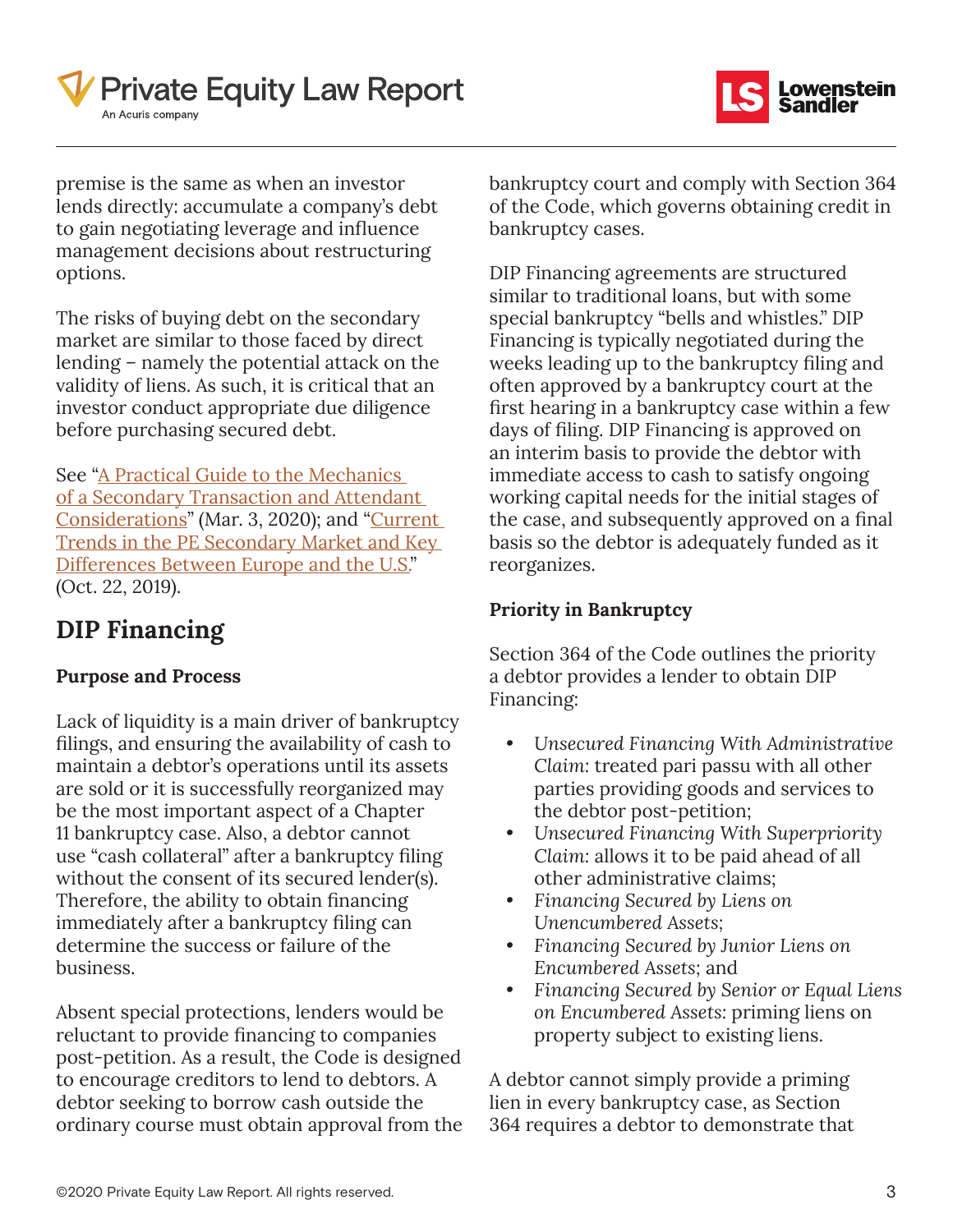



funding is not available on an unsecured basis or by junior liens first. In addition, an existing secured creditor must consent to being primed, or the debtor must demonstrate the existing lender is adequately protected from the diminution in value of its collateral. Adequate protection is usually provided to primed lenders through periodic cash payments and other control mechanisms, such as case milestones.

The majority of DIP Financing transactions are provided by existing secured lenders motivated to protect their liens from being primed by a new lender, or because a debtor cannot find other willing lenders – known as "defensive DIPs." On the other hand, "offensive DIPs" are provided by new lenders that believe the company has sufficient unencumbered assets to secure financing or that a priming lien can be obtained on a debtor's assets.

See "[Can Private Funds Make DIP Loans to](https://www.pelawreport.com/2680736/can-hedge-funds-make-dip-loans-to-bankrupt-companies-in-which-they-also-own-or-acquire-equity-interests-.thtml)  [Bankrupt Companies in Which They Also Own](https://www.pelawreport.com/2680736/can-hedge-funds-make-dip-loans-to-bankrupt-companies-in-which-they-also-own-or-acquire-equity-interests-.thtml)  [or Acquire Equity Interests?](https://www.pelawreport.com/2680736/can-hedge-funds-make-dip-loans-to-bankrupt-companies-in-which-they-also-own-or-acquire-equity-interests-.thtml)" (Mar. 11, 2009).

#### **Benefits**

In summary, DIP Financing provides a lender the opportunity to invest on its own terms and with special bankruptcy protections, while also controlling the investment horizon by establishing case milestones. In addition, a DIP Financing lender gets the benefits of a court order containing a finding of good faith and the protection from attacks by third parties against the validity of the lender's liens.

Specifically, DIP Financing provides some of the following unique benefits that are not seen in other financing scenarios:

- *• High Interest Rates:* as high as approximately 13 percent;
- *• Fees:* including commitment fees, exit fees, due diligence fees and legal fees;
- *• Protections:* including weekly reporting; right to inspect and appraise collateral; limitations on the use of loan process and budget variance limitations; restrictions on the sale of assets; strict default provisions; relief from the automatic stay to allow exercise of rights and remedies upon a default;
- *• Automatic Perfection:* DIP Financing orders typically provide that the financing is automatically perfected without the need to file a UCC statement;
- *• Challenge Rights:* parties-in-interest usually are given a fixed deadline to challenge the validity of the lender's prepetition liens. The lender can also negotiate a cap on the use of the DIP Financing proceeds to investigate the lender's prepetition liens;
- *• Roll-Up:* effectively transforms the existing lenders' prepetition claims into a post-petition claim with all of the same protections provided under the DIP Financing;
- *• Cross-Collateralization:* allows the prepetition lender to receive a security interest in assets acquired after the bankruptcy filing to secure both debt incurred prepetition and the DIP Financing;
- *• Milestones:* a lender typically has leverage to dictate the progression of a debtor's bankruptcy case by requiring deadlines for (1) a debtor to obtain court approval of the DIP Financing; (2) a sale timeline, including the filing of a motion, obtaining bids, conducting an auction, obtaining a sale order and closing a sale; or (3) in the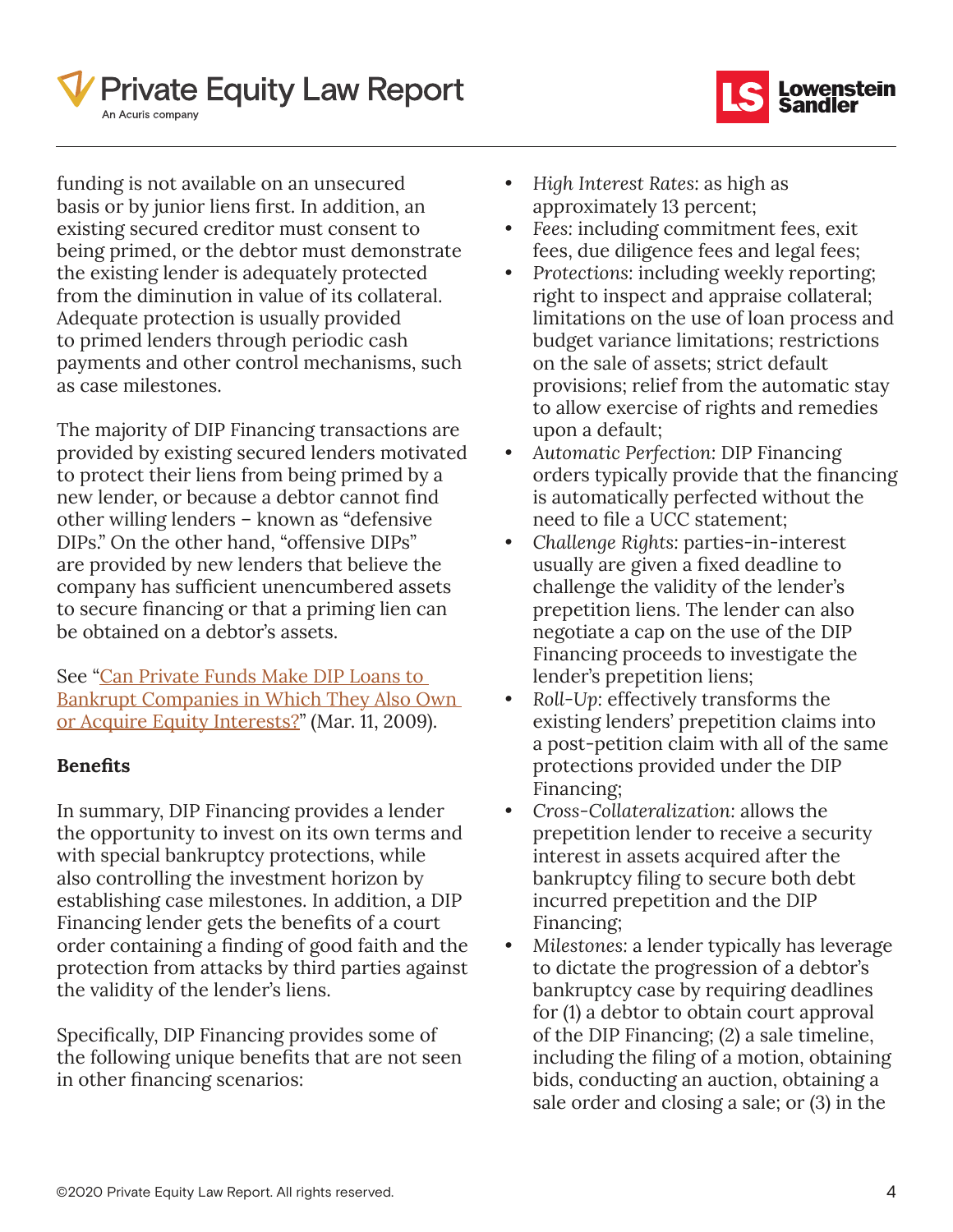



case of a reorganization, a deadline to obtain approval of a disclosure statement and confirmation of a plan; and

*• Credit Bidding:* as a secured lender, a DIP Financing lender can credit bid its debt in connection with the sale of any of the debtor's assets, as a strategy to either own the assets or protect its collateral.

When a successful reorganization occurs, a DIP Financing lender also has an opportunity to continue investing in a debtor upon its emergence from bankruptcy through conversion of its DIP Financing to exit financing or by converting a portion of the debt to equity as part of any bankruptcy plan.

See ["What Must a PE Sponsor Consider Before](https://www.pelawreport.com/5995632/what-must-a-pe-sponsor-consider-before-launching-a-private-credit-strategy-part-one-of-two.thtml)  [Launching a Private Credit Strategy? \(Part One](https://www.pelawreport.com/5995632/what-must-a-pe-sponsor-consider-before-launching-a-private-credit-strategy-part-one-of-two.thtml)   $of Two"$  (Feb. 4, 2020).

#### **Potential Risks**

Although DIP Financing provides tremendous benefits to a lender, it is not without risks.

Similar to a traditional loan, a lender must inspect and value the collateral, existing liens and financials of the debtor. A lender should also strive to understand the debtor's bankruptcy exit strategy. If a sale is contemplated, the lender should determine if there is sufficient interest in the debtor's assets to satisfy payment of the DIP Financing. If the debtor is pursuing a reorganization, the lender should scrutinize whether the debtor will have sufficient exit financing to pay off the DIP Financing – provided, of course, the lender is unwilling to provide that exit financing.

In addition, there is always a risk that a debtor may suffer substantial post-petition losses warranting conversion to Chapter 7 or that

the debtor will engage in conduct warranting the appointment of a trustee to operate its business. The result under both scenarios is that the lender will have an unknown trustee operating or liquidating the debtor's business, typically with differing interests than the lender. Fortunately, a well-drafted DIP Financing agreement considers either scenario a default and allows a lender to pursue its rights and remedies under the credit agreement immediately.

See "How Can Private Funds That Invest [in Distressed Debt Keep Their Strategies](https://www.pelawreport.com/2684066/how-can-hedge-funds-that-invest-in-distressed-debt-keep-their-strategies-and-positions-confidential-in-light-of-the-disclosures-required-by-federal-rule-of-bankruptcy-procedure-2019a-part-one-of-three.thtml)  [and Positions Confidential in Light of the](https://www.pelawreport.com/2684066/how-can-hedge-funds-that-invest-in-distressed-debt-keep-their-strategies-and-positions-confidential-in-light-of-the-disclosures-required-by-federal-rule-of-bankruptcy-procedure-2019a-part-one-of-three.thtml)  [Disclosures Required by Federal Rule of](https://www.pelawreport.com/2684066/how-can-hedge-funds-that-invest-in-distressed-debt-keep-their-strategies-and-positions-confidential-in-light-of-the-disclosures-required-by-federal-rule-of-bankruptcy-procedure-2019a-part-one-of-three.thtml)  [Bankruptcy Procedure 2019\(a\)? \(Part One of](https://www.pelawreport.com/2684066/how-can-hedge-funds-that-invest-in-distressed-debt-keep-their-strategies-and-positions-confidential-in-light-of-the-disclosures-required-by-federal-rule-of-bankruptcy-procedure-2019a-part-one-of-three.thtml)  [Three\)](https://www.pelawreport.com/2684066/how-can-hedge-funds-that-invest-in-distressed-debt-keep-their-strategies-and-positions-confidential-in-light-of-the-disclosures-required-by-federal-rule-of-bankruptcy-procedure-2019a-part-one-of-three.thtml)" (Aug. 27, 2009).

## **Thoughts on Establishing a Distressed Fund**

Due to mandates in traditional PE funds, distressed investing is likely prohibited or limited to a small portion of fund assets. Trading in distressed securities is also highly inefficient, partly because of forced selling. When a security defaults or is downgraded, investors with mandates that do not permit holding those securities are frequently obligated to sell them, often at a discount.

For more on investment mandates, see "[ACA‑IAA Investment Management Compliance](https://www.pelawreport.com/2677281/aca-iaa-investment-management-compliance-testing-survey-covers-fees-and-expenses-investment-mandates-big-data-and-custody-part-one-of-two.thtml)  [Testing Survey Covers Fees and Expenses,](https://www.pelawreport.com/2677281/aca-iaa-investment-management-compliance-testing-survey-covers-fees-and-expenses-investment-mandates-big-data-and-custody-part-one-of-two.thtml)  [Investment Mandates, Big Data and Custody](https://www.pelawreport.com/2677281/aca-iaa-investment-management-compliance-testing-survey-covers-fees-and-expenses-investment-mandates-big-data-and-custody-part-one-of-two.thtml)  [\(Part One of Two\)](https://www.pelawreport.com/2677281/aca-iaa-investment-management-compliance-testing-survey-covers-fees-and-expenses-investment-mandates-big-data-and-custody-part-one-of-two.thtml)" (Aug. 2, 2018).

The result is that distressed investing requires a specialized fund with broad mandates allowing it to trade in: